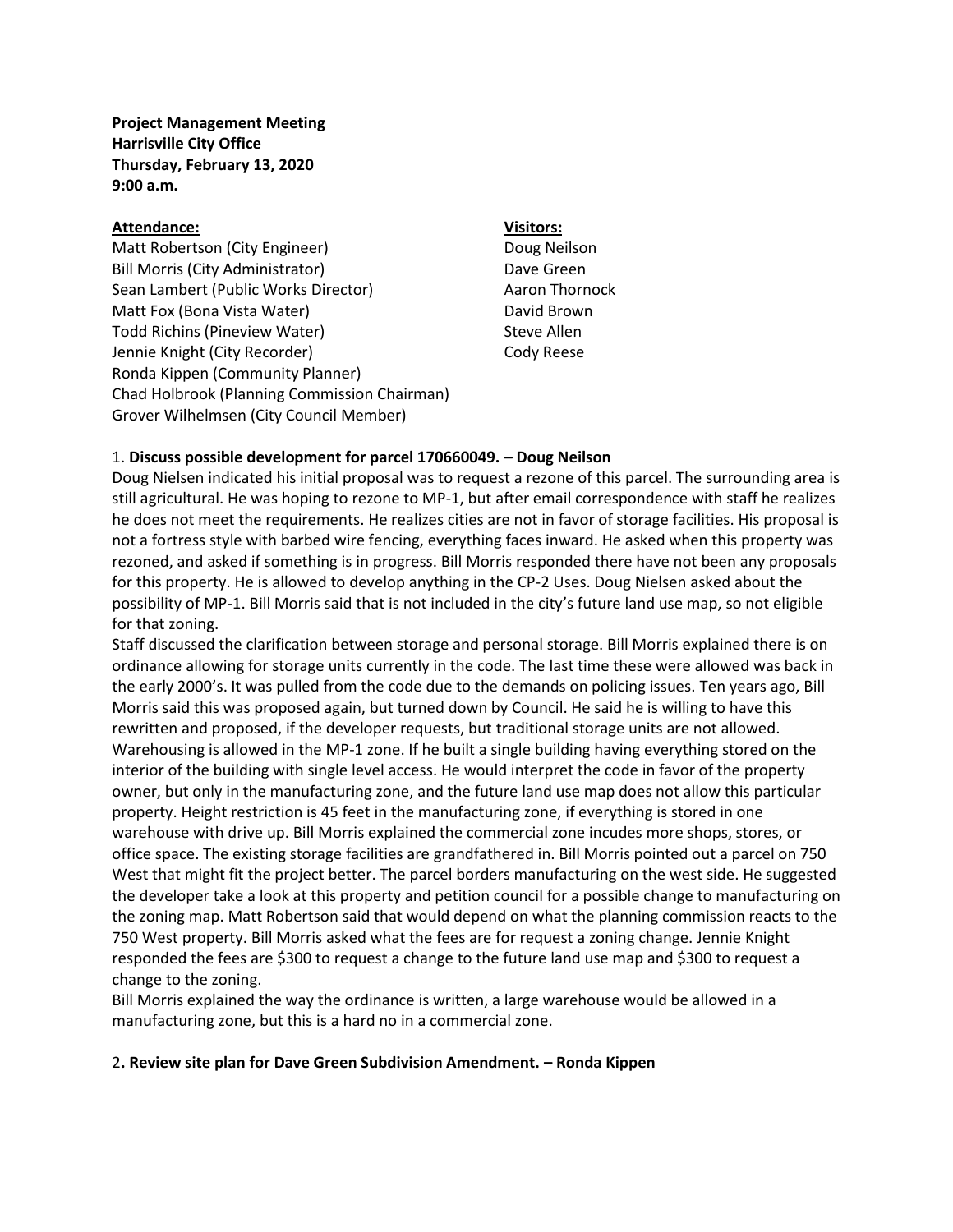Ronda Kippen explained there will be a buried storm drain on the south side of the Dave Green property with shared maintenance between Zeppe's and Dave Green on this private easement. This proposal includes storage units, which was approved back in 1999 by the Planning Commission. The request to amend storage as an accessory to office space in CP-2. Again, this was previously approved for storage in CP-2 and should be grandfathered in. If the use had expired, he would no longer be eligible for this storage use. Matt Robertson asked for clarification on when uses expire. Ronda said the use must be abandoned for 365 days, then the grandfathered status would expire. Bill Morris shoed the provision that states current site plans must be built in 18 months or they expire, that is now included in the code. Dave Green is likely vested in his use by getting a site plan approved under the original ordinance that did not have an expiration. The expiration was added by Ordinance 407.

There was a conditional use permit issued at the time, Bill Morris said they city could challenge the use and request Ombudsman mediation if necessary. He feels they would agree to the grandfathered status. By Dave Green building the remaining portion of the building which has already been approved, he feels the Ombudsman would rule in favor of the property owner. Bill Morris suggested Ronda write a memo referencing the ordinances and request a legal opinion from the Ombudsman. He feels this site plan is vested.

Grover Wilhelmsen pointed out this is simply finishing the first project. Dave Green asked if he should have his engineer and architect continue working on the project. Bill Morris said he is moving forward at his own risk. Ronda Kippen explained the subdivision amendments must be recorded before a building permit can be issued. Matt Robertson said he will need a month to review the new site plan. Dave Green pointed out there were not a lot of changes to the plan other than removing 10 feet of the westside of the buildings to meet the setback requirements. The landscaping requirements will be required as well. Ronda Kippen asked if Dave Green needs to hire an engineer. Matt Robertson said he would like to see the new site plan after the plat has been recorded. Ronda Kippen asked Dave Green to have his engineer update the sites plan to show the changes. She also said previous approval said the landscaping should match the northside, which has not been done yet. Dave Green asked if this can be xeriscape to keep under 15%. Matt Fox, from Bona Vista, asked for a landscaping plan. Ronda Kippen asked Dave Green to have Reeves update the site plan, showing the buildings with the 10-foot section removed to meet the setbacks and the property lines outlined.

# 3. **Discuss possible subdivision amendment for Heritage Oaks Subdivision. – Steve Allen**

Cody Reese explained this subdivision was originally divided into two lots, now they would like to make three. Matt Robertson expressed concern with meeting the setback requirements for the A-1 zone, which is 20 feet in this zone. Cody Reese explained there is plenty of room to have the accessory building and still have access to the back property. They plan to build houses on the front side of the lots. Bill Morris informed them lot lines must be straight, they cannot jog around the out building. Bill Morris and Sean Lambert agreed the main issue is the frontage on the road, which is met for each proposed lot. Matt Robertson explained the 10-foot setback requirement for metal roofs on accessory buildings. Bill Morris said if they can meet the setback and frontage requirements, he does not see any problem with approval. Cody Reese asked if they can run two water lines off the same cut. Matt Fox said they want the lines in the middle of the lots, so two will be required. Todd Richins said Pineview water does not service the east side of West Harrisville Road. Matt Fox said he is willing to work with them on the water connections. Bill Morris suggested they have their engineer work out the details with setbacks.

### 4. **Continuing Projects.**